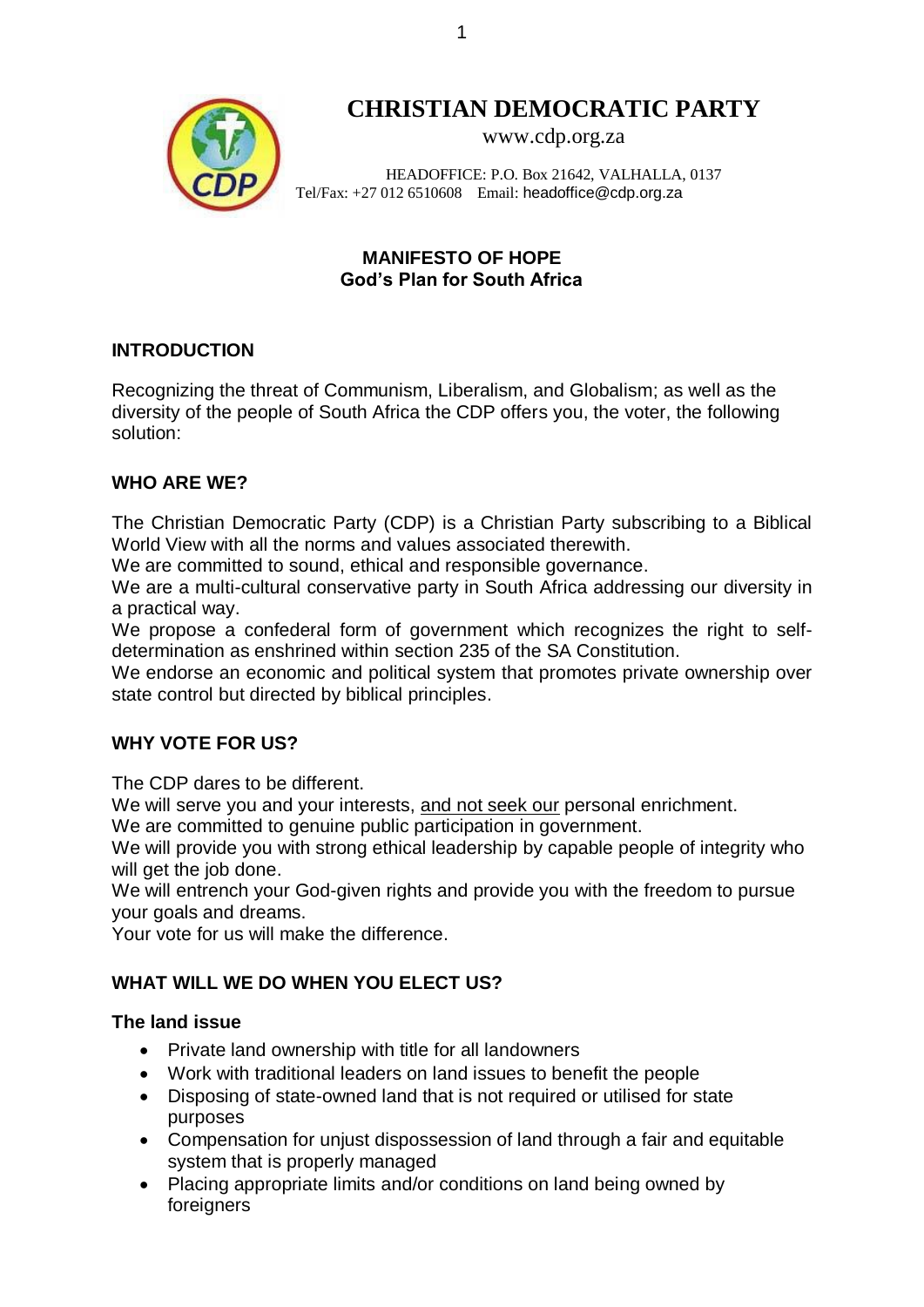#### **Agriculture**

- Food self-sufficiency
- Empowering commercial, emerging and subsistence farming, through training, mentoring and financial support
- Land title to farmers
- Protecting all agricultural industries against foreign exploitation and dumping of subsidised products on the local markets
- Ensuring support to farmers in times of need

#### **Education**

- The right to mother tongue education
- Access by all our children to primary and secondary education through a coupon system; ensuring a choice of Public, Private or Home Schooling
- A merit-based bursary system for tertiary education
- Building and maintaining infrastructure
- Limiting undue influence by unions that impact negatively on the education system

# **Economy**

- A tax system that incentivises large entities to partner with SMMEs thus stimulating economic growth and employment
- Pursuing policies to create economic growth and ensure financial, currency and inflation stability
- Contribution to the fiscus by everyone through fair taxation
- Privatisation as opposed to nationalisation
- Ensuring that parastatals are efficiently run and strive to be self-funded
- Effective control of national strategic assets
- A deregulated framework that empowers economic growth
- Encouraging manufacturing and mining beneficiation to create jobs
- Free market principles and the prevention of monopolistic practices
- A fair balance of power in labour relations
- A principled approach to foreign policy that ensures foreign trade agreements that are beneficial to South Africa

#### **Immigration and border control**

- Border control through specialized policing to prevent illegal immigration
- Refugee, anti-poaching, anti-drug and human trafficking control systems operated by dedicated expert personnel
- An efficient user-friendly approach that encourages tourism

#### **Welfare and social issues**

- Reversing present steps taken towards creating a welfare state and replacing with a job centred welfare system
- Develop an economic environment that enables people to escape welfare dependency
- Effective development programmes especially for the youth
- Family values in accordance with biblical principles
- Ensuring the independence of religious institutions and their freedom